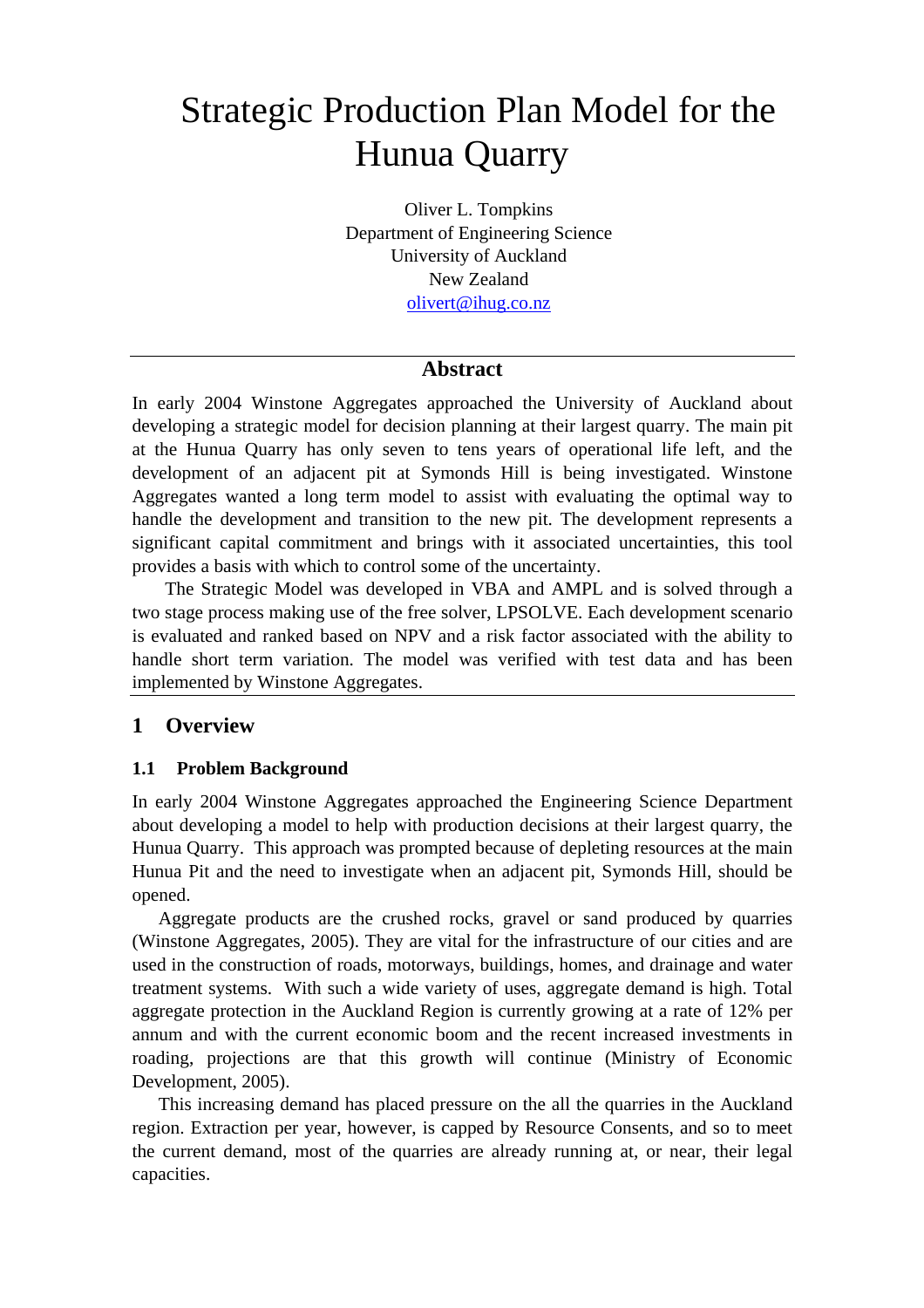In the Auckland region, Winstone Aggregates have a nearly fifty percent market share (Winstone Aggregates, 2005). The Hunua Quarry, a Greywacke quarry situated in the Hunua Ranges, is the company's largest quarry. However the main pit at this quarry now has only between seven and ten years of resources left and so Winstone Aggregates is investigating the opening of an adjacent pit which will secure the operation of the quarry for a further thirty years. Because of the pressure on supply in the Auckland region this development is not only financially important to Winstone Aggregates, but is also important to ensure an adequate aggregate supply for the region.

## **1.2 Quarry Development**

Quarry Development in New Zealand is governed in part by the Resource Management Act 1991 (RMA). When planning the development of a new quarry, or the extension of an existing one, quarrying companies must ensure that all aspects of the proposed quarry meet the requirements of planning objectives, rules and guidelines set out in the RMA. The main objective of the RMA is to manage resources while:

**Section 5 c)** Avoiding, remedying, or mitigating any adverse effects of activities on the environment.

The process of gaining the necessary consents can be long and exhaustive, and the onus, at all points, is on the quarrying company to provide detailed information on all aspects of the quarry. The outcome often places conditions on developments and it therefore contains a large degree of uncertainty. Any changes imposed on the development will affect the financial viability of continuing and need to be investigated.

## **1.3 Model Requirements**

Winstone Aggregates wanted a model to help them investigate the financial and operational implications of major decisions. Two key issues were raised by them as being of particular importance:

- How should the Symonds Hill pit development be handled.
- How well will the quarry respond to future demand variations and, if required, how early do mitigating actions need to be taken.

To ensure the model would get continual use, it also needed to be simple to set up and operate, yet flexible enough to be continually updated for changing market conditions and/or legal circumstances.

Simultaneously with my work, a geological consultant was contracted by Winstone Aggregates to determine different ways in which the Symonds Hill Pit could be developed. His work focused on different contours or routes that could be taken through the pit, and also looked at different years in which it could be opened. The development options he produced make resource forecasts and the purpose of this model is to compare these development options to determine which the best is.

# **1.4 Model Type**

My initial investigation into production planning in the aggregate industry suggested that it quite closely resembled a hierarchical production planning structure. A hierarchical structure for the analysis of a decision making process was first proposed by Robert N. Anthony (1965). He demonstrated that for an ongoing system the decision processes can be categorized into three distinct categories, with each one corresponding to different time horizons, and generally also to different levels of management. The requirements, and time frame of this model, clearly mark it as a strategic decision.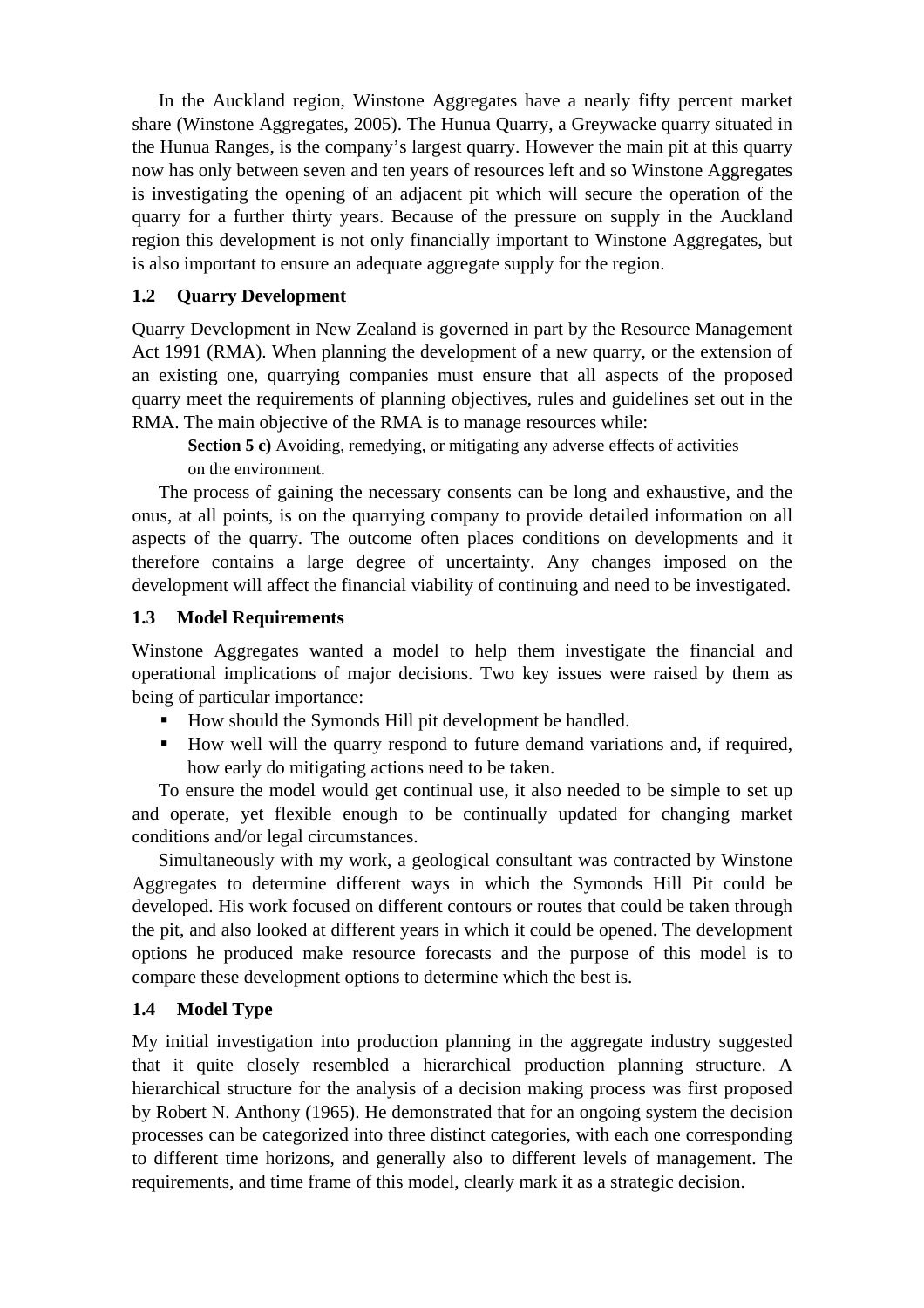#### **1.5 Related Work**

Within the Department of Engineering Science at the University of Auckland, two previous production plan projects have been done for Winstone Aggregates. These were done by Mitchell (1997) and Elangasinghe (2001). Both of these projects, however, were tactical models whereas this project is a strategic model. For this reason, those works were only consulted for background information. No similar work within this area was found outside the University of Auckland.

Significant research has, however, looked into the usage of operational research techniques in the optimising of long term production scheduling for open pit mining. Mathematical programming is well suited to this problem (Hochbaum & Chen 2000, Ramazan, Dagdelen & Johnson 2005) and OR techniques have become common in commercial packages used for planning open pit mines. An aggregate quarry is one form of open pit mine.

Virtually all the research into this area has focused on high grade mineral extraction rather than on aggregate extraction. Aggregates are a commodity and production is not greatly affected by the market price which is fairly stable. Hence most of the research into operations research in open pit mining applications is not applicable for this problem.

## **2 Problem Description**

#### **2.1 Resource Forecasts**

All rock in a quarry is graded into one of three quality categories based on the degree of weathering (break down due to exposure to the elements) that the rock has been subjected to. The more weathered the rock is the lower its quality. Rock in the Hunua Quarry is graded into blue for the highest quality, blue-brown for medium quality and brown for low quality.

To extract rock from a quarry, a pit is quarried along vertical faces which generally contain differing amounts of each of the three grades. It is not possible to extract just one rock quality as the whole face must be quarried at once. Towards the top of a pit the faces will generally contain more brown rock and as you move deeper into the pit, the proportion of blue rock increases.

This distribution means that, as the pit ages, the proportion of unweathered to weathered rock increases. The changing proportions make the move to a new pit problematic. As the old pit runs down, large amounts of high quality, blue rock are extracted, and then, when the new pit opens, large amounts of lower quality, brown rock are extracted. Winstone Aggregates need a constant supply of each of the three resource types. For this reason both pits will need to be quarried simultaneously for a period of time, this is expensive and so the crossover period needs to be minimised.

The actual proportions of each of the three qualities that are extracted from the quarry fluctuations significantly over the short term but remain fairly constant over the long term.

## **2.2 Processing**

Once the rock has been quarried it is processed into end products. This processing is done by crushing the rock and screening it into size groupings. A large crushing machine crushes the rock from boulders into smaller particles. The crushed rock is then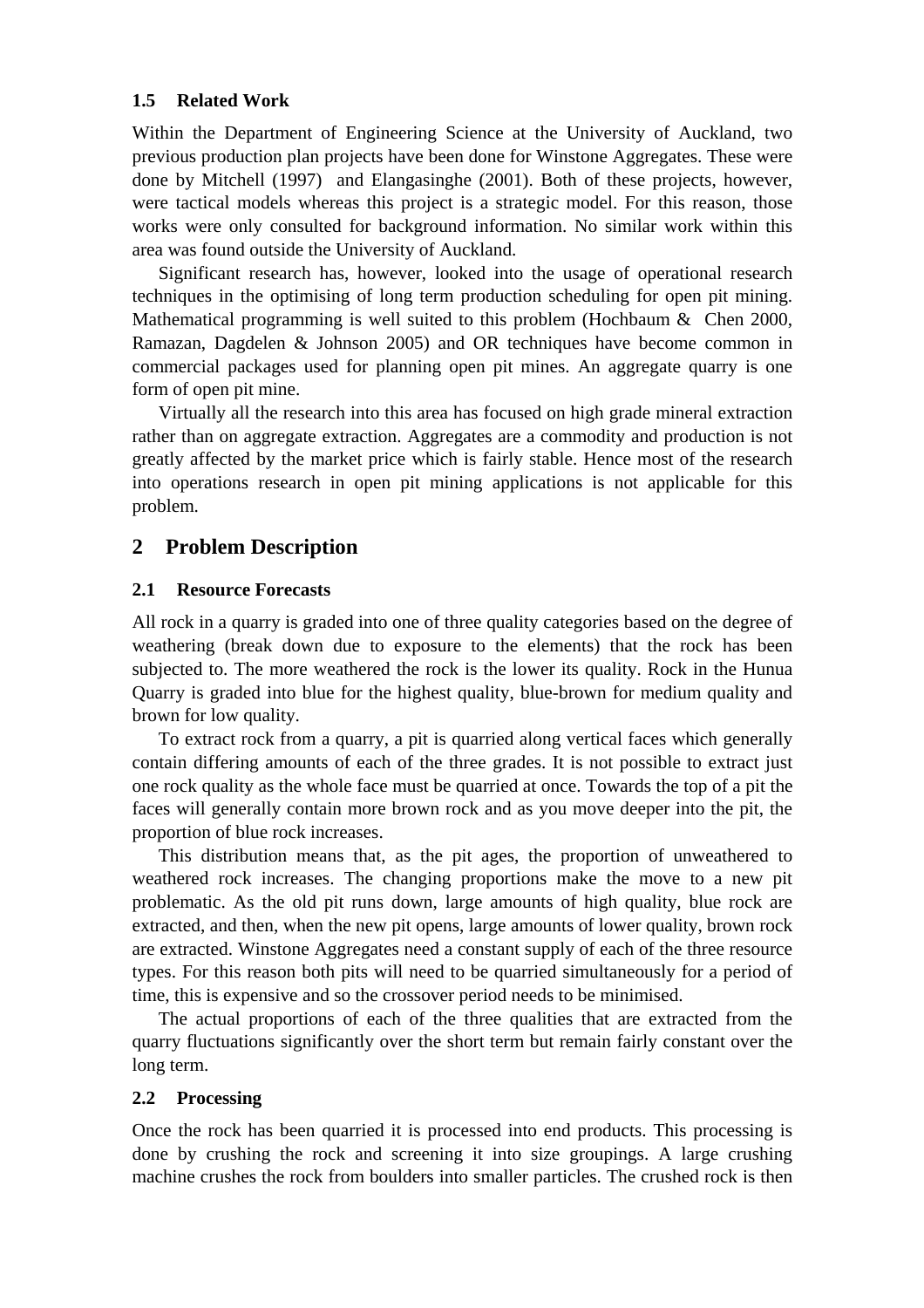screened into different particle sizes and either re-crushed into smaller pieces, or processed in secondary plants (RJ Maxwell, 2005).

The Hunua Quarry produces over thirty five different products and these products are made by setting up the crushing and screening machines to run different production modes. The cost of running the plant is dependent on the production mode being used. This cost changes due to the number of people required to operate the plant, the wear and tear on the plant equipment and utility costs.

For the purposes of this strategic model the 35 products can be grouped into four product groupings: Concrete, Asphalt, GAP and Hardfill, where each grouping is defined by the proportions of each quality resource it requires. The usages of each product and the ideal proportions of the resources in them are summarised in Table 2.1.

| <b>Product</b> | Usage                                 | <b>Blue</b> | <b>Blue Brown</b> | <b>Brown</b> |
|----------------|---------------------------------------|-------------|-------------------|--------------|
| Concrete       | Construction                          |             |                   |              |
| Asphalt        | Road sealing, construction            | 0.22        | 0.78              |              |
| GAP            | Roading base course layer             | 0.15        | 0.85              |              |
| Hardfill       | Roading sub-base course layer, filler |             | 0.08              | 0.92         |

**Table 2.1:** Product groupings description.

While each product grouping has defined ratios for each type of resource quality, these ratios are continually changed up and down, by small amounts, to ensure that all demands can be met from the fluctuating resource supply.

The ranges in which each product grouping should be produced have not been explicitly defined by Winstone Aggregates and they have primarily used this flexibility as a tool to handle supply variation. To work out the ideal, minimum and maximum percentage bands on the resource inputs for each product grouping I analysed historical production data and talked to Winstone Aggregate managers about what they felt were acceptable minimum and maximum bounds as well as what they thought to be the "perfect" resource usage.

#### **2.3 Demand Forecasts**

Because the demand comes predominantly from long term contracts, accurate forecasts can be made for the demands of the quarry. In most instances, these contracts are legally binding and therefore the quarry is essentially demand driven. The legally binding nature of the demands is the reason why Winstone Aggregates want to be able to investigate their ability to handle future variations in demand or supply.

#### **2.4 Capital Requirements and Variable Operating Costs**

Quarrying is a capital expensive process and the decision when to commit capital is the main strategic decision facing management. The capital costs can be roughly lumped into two groups: capital commitments that are fixed in time and must be made regardless of the strategic decisions made, and capital commitments which can be committed at varying times depending on how the quarry is developed.

The first group of capital costs, those fixed in time, have no bearing on the decision process for this model as they can not be altered. This capital, however, does have a significant impact on the cash flow of the quarry and so to ensure the model's accuracy it is important to include them: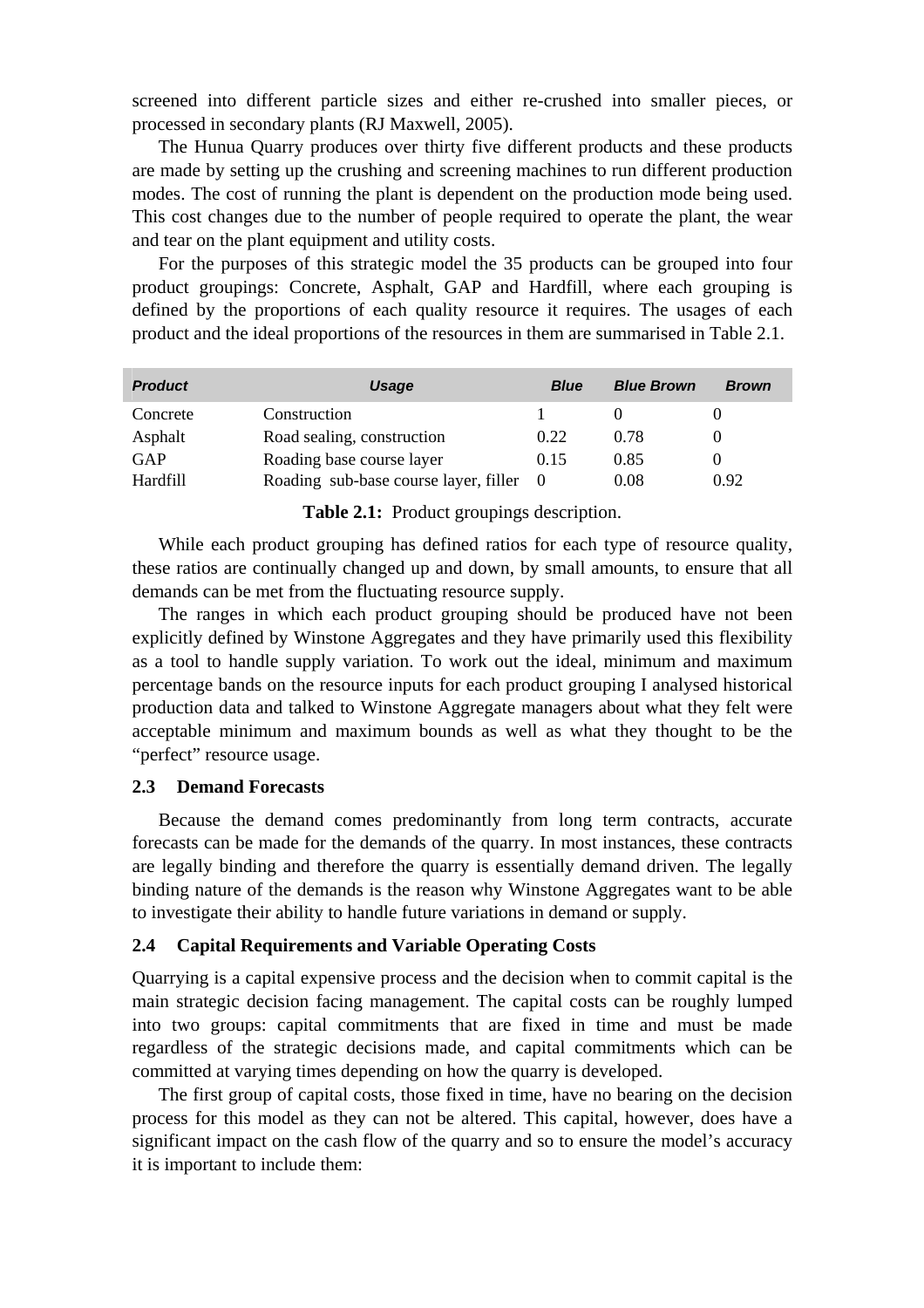- **Plant Capital:** All capital required to maintain the processing plant. There is only one plant for the two pits so this is independent of which pit is being quarried.
- **Other Capital:** The operation and development of the quarry requires fixed capital injections for purposes which may not be covered in other categories. These capital injections can often occur suddenly and unexpectedly.

The second group of capital costs, those which are only required if a pit is being quarried, is the important group for the decision process. The point in time in which these costs will be committed will differ for each development option.

- **Operating Capital:** The physical process of extracting the rock from the ground is capital intensive. Expensive machinery must be purchased, or hired, and this machinery will have associated depreciation costs.
- **Consenting Costs:** The development and operation of a quarry is governed by the RMA (see § 1.2). Consents must be obtained before a pit can be developed.
- **Site development:** The development and quarrying of a pit requires large capital expenditure in site development. Roading and other infrastructure must be developed and maintained between the pit and the processing plants.

Forecasts for all of the required capital can be made accurately based on previous experience and have been done by Winstone Aggregates in an initial investigation into the viability of the Symonds Hill Pit.

In addition to the capital costs outlined above, the quarrying process has associated variable operating costs. These relate to both the extraction of the resource and the processing into end products.

The extraction cost per cubic metre will be different for the two pits, making these costs important in the decision process.

#### **2.5 Price Forecasts**

The market price for aggregate products can be estimated by using historical trends and other forecasting techniques. Because products have been aggregated into product groupings, an average price has been used for each grouping.

The actual pricing is not going to affect the decision of the model but, again, it will affect the accuracy of NPV calculated.

#### **2.6 Information Required by Winstone Aggregates**

In order to make the best decision about when to open Symonds Hill, Winstone Aggregates wanted to be able to investigate the financial implications of different options. This information is important to them because of the long lead time required when making this decision and also for dealing with set backs that may result from the resource consent process.

The most important factor in evaluating the financial implications for all possible quarrying scenarios is, "can it meet all required demands?" For the scenarios that can meet all of the demands, the NPV of each scenario provides a way of evaluating the financial implications of committing the development capital at differing times and provides a basis for comparing each scenario.

The Net Present Value is a simple accounting technique that calculates the total value of the quarry taking into account the time value of money.

The formula for the NPV is:

$$
NPV = \sum_{t=0}^{N} \frac{C_t}{(1+i)^t}
$$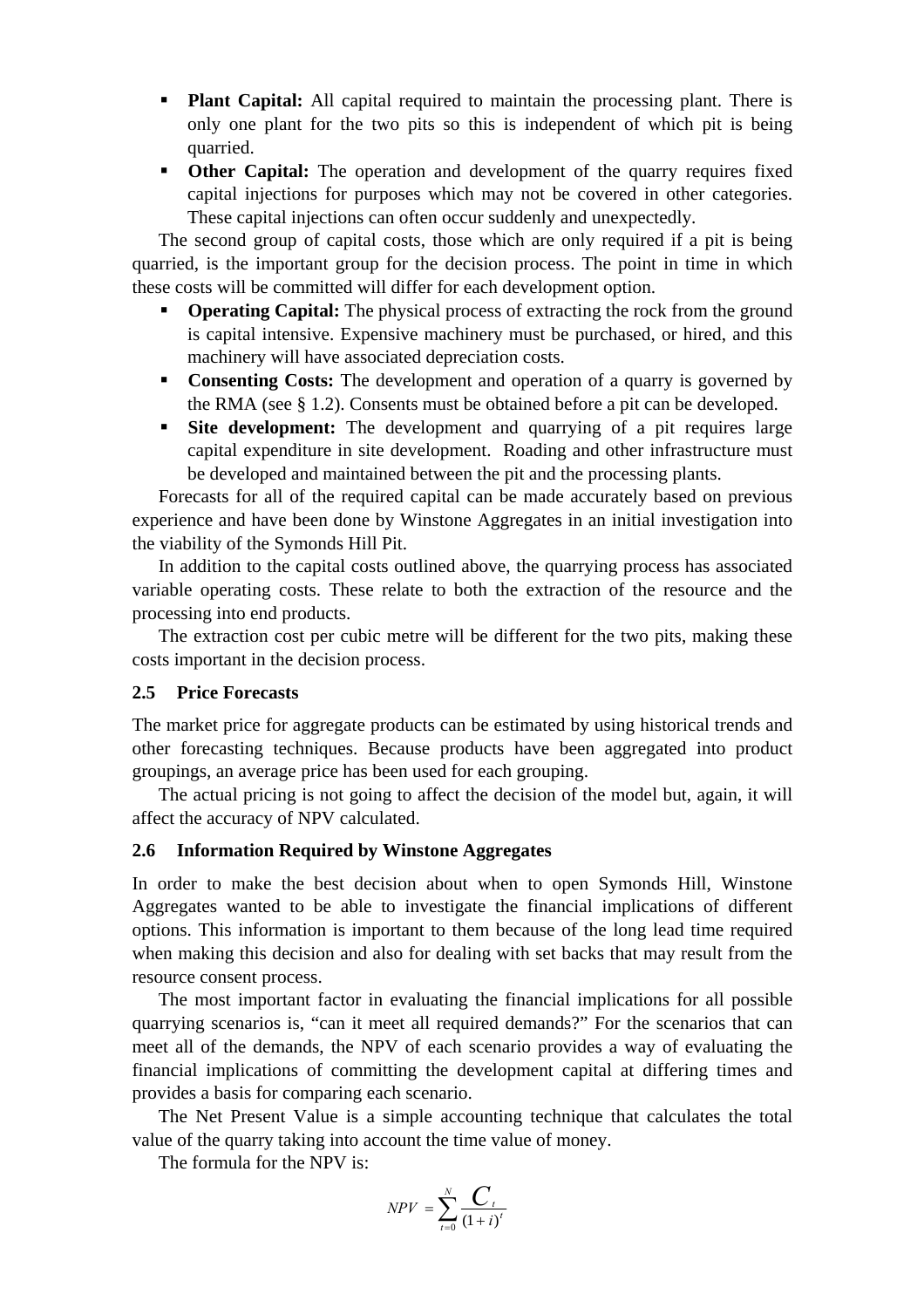Where C is the net cash flow in period t and i is the internal rate of return.

A secondary consideration for Winstone Aggregates when evaluating each development scenario is, under each scenario, how well the quarry will be able to handle variations in demand or supply.

To determine this, the amount of deviation away from the ideal that is required in the proportions of each resource grade for each product, can be viewed as the degree of risk inherent in each scenario. The more deviation required implies that the quarry is being stretched closer to its operational limits and therefore, there is less flexibility left to deal with short term demand or supply fluctuations. There is a greater risk that the quarry will become infeasible at some point in time. An ability to quantify this risk and to compare it among different scenarios helps Winstone Aggregates make prudent strategic decisions.

#### **3 Model Formulation**

The key piece of information that Winstone Aggregates must be able to get from the model is - which development scenario provides the best financial return? To answer this, multiple scenarios must be evaluated to ensure that they are feasible, meet all demands, and for those that do, the optimal development scenario is the one with the best NPV.

The second piece of information that must evaluated is - within each year, what proportions of each resource should be used in each product? For feasible scenarios, this information can be used to develop a risk profile, while for infeasible scenarios, it can be used to analyse where mitigating actions need to be made to achieve feasibility. For this decision, constraints are put in place on the allowable ranges of each resource for each product and a solution that minimises the deviation away from the ideal resource proportions described above is deemed the best solution.

#### **3.1 Approach**

To formulated the model as a two stage model solving for the NPV and feasibility in Visual Basic for Applications (VBA) and solving for the quality deviations in AMPL. This method was chosen as it provided significant advantages in both the simplicity of the model and also in the amount of information that could be taken from the model.

By splitting the problem into the two stage process using VBA and AMPL, I was able to avoid binary and nonlinear constraints and the size of the problem was reduced significantly. This simplified the model enough so that it solved very quickly using the free solver, LPSOLVE, and it also ensured that, when expanded, the model grew linearly.

#### **3.2 Model Structure**

The first stage of the model is primarily concerned with checking the feasibility of development options and then solving for the deviations away from the ideal proportions that are required in order to meet all demands. The second stage calculates the NPV for all feasible data sets and ranks the feasible data sets accordingly.

The feasibility is checked in VBA. This is done as the information is needed to determine whether to solve for the entire scenario data set or to only solve for part of it. If a scenario is feasible on every year then the entire data set is deemed feasible and the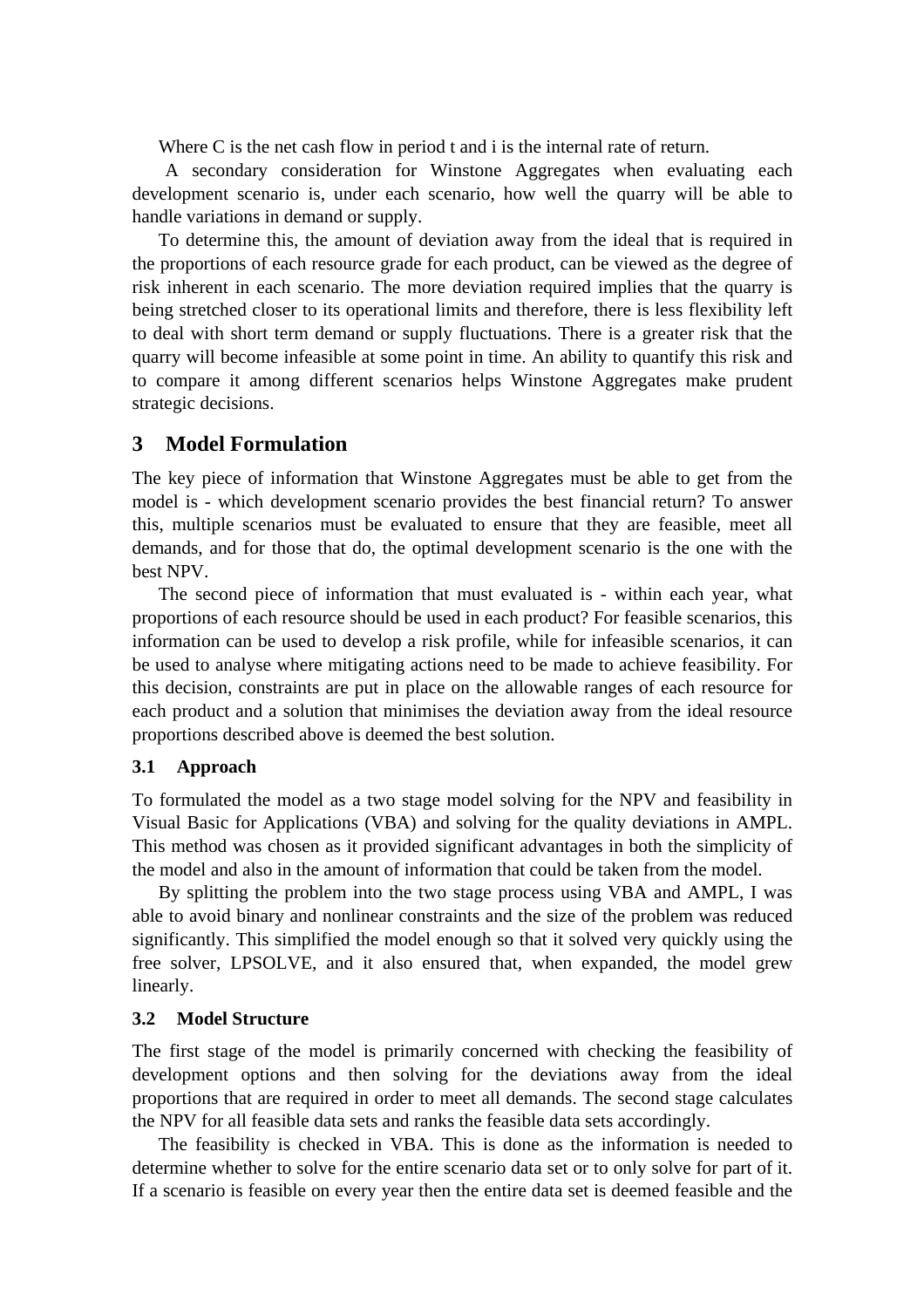data set is passed onto AMPL. If a scenario is not feasible during any year then the scenario is deemed infeasible and all years up to the infeasibility are passed to AMPL to be solved. This is allows trends to be analysed.

#### **3.3 Approximations**

In formulating the model it was necessary to make certain approximations. Two that warrant specific explanation are: firstly, stockpiling constraints are ignored; and secondly, resource surpluses are discarded between years. These approximations decoupled the model between each year and significantly reduced the complexity of the problem.

Because of the long term nature of the model it was acceptable to ignore stockpiling. Stockpiling is a short term technique used tactically to allow the rate of production to remain consistent when demand oscillates, and to allow for production modes to run for longer thereby reducing downtime. The ability to meet the demands in this model, however, is considered on a yearly basis in the model, therefore the demand fluctuations do not need to be considered and it is acceptable to ignore stockpiling.

The discarding of resource surpluses has a greater impact on the accuracy of the model and, if not monitored, could potentially result in skewed results. Calculated surpluses are discarded for two reasons. Firstly, surpluses can not be rolled over year to year as this will result in resource forecasts that can not be physically achieved. Secondly, when considering technical aspects of the model, not rolling the surpluses over decouples the problem by removing linkages between the years. This makes the model significantly simpler to solve.

## **3.4 AMPL Model**

The linear programme model formulated in AMPL is solved for each scenario in each year to find the best possible resource proportion mix for the final products. Deviation costs are assigned to force deviations away from the ideal proportions to occur first in the lower grade resource and in the lower value products; this is what is done currently by Winstone Aggregate quarry managers.

The model was formulated as a production planning model with the decision variable being the resource allocation for each product. The objective function was chosen to minimise the deviations away from a defined ideal and the constraints ensure that all demands are satisfied and that resource proportion deviations remain within the specified upper and lower bounds.

Indices

 $i$  = resources: Blue, BlueBrown, Brown.

 $j =$  products: Concrete, Asphalt, GAP, Hardfill.

 $k =$  time period:  $S, \ldots, E$ .

## Parameters

*S* = first year of the solve period.

*E = last year of the solve period.* 

 *Cij = cost of deviating away from the ideal proportion of resource i in product j.* 

 *Rik = amount of resource i available in time period k.*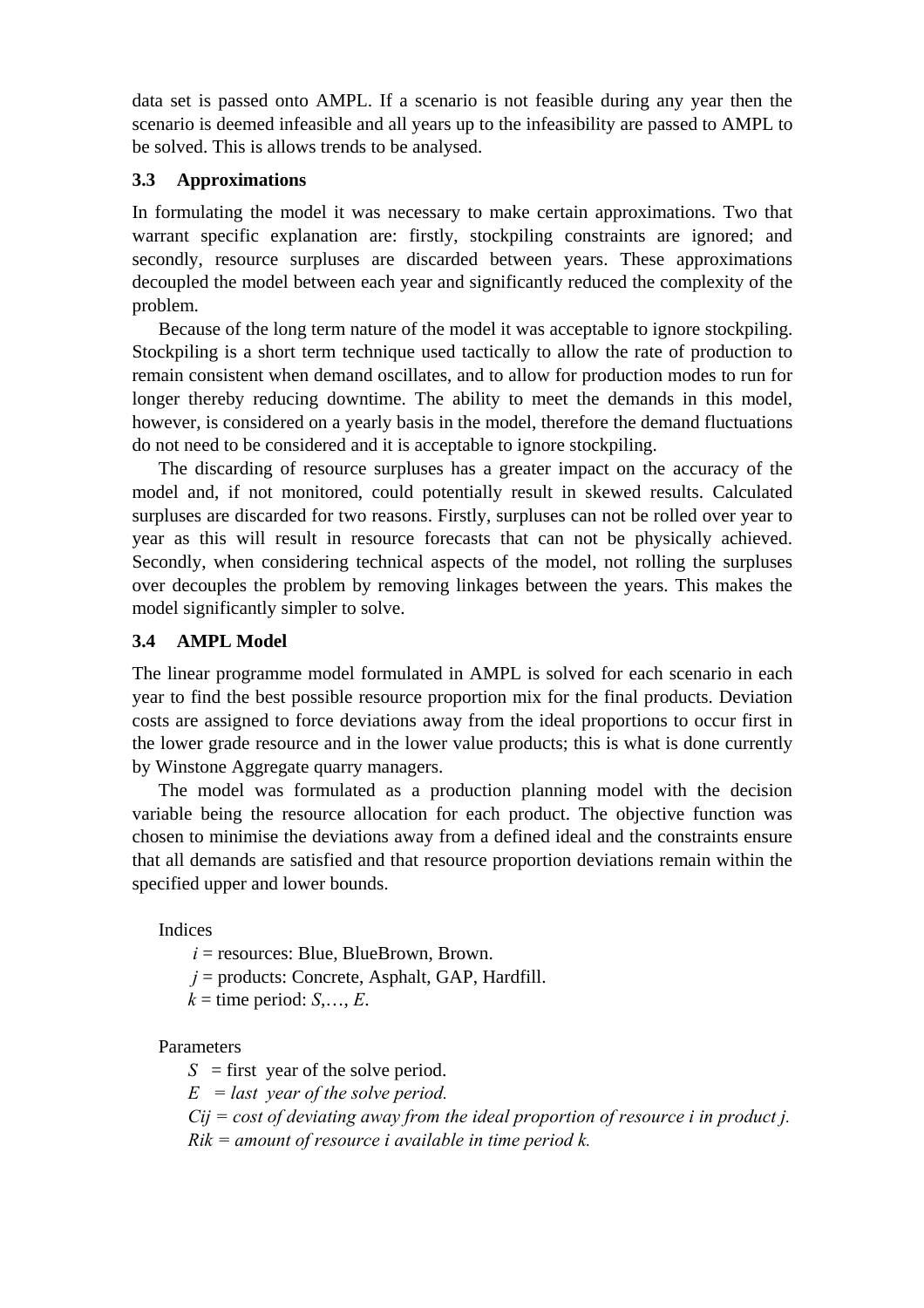*Djk = demand of product j in time period k. Iij = ideal proportion of resource i in product j. Mnij = minimum proportion of resource i in product j. Mxij = maximum proportion of resource i in product j.* 

Decision variables

 $z_{ij}$  = surplus resource *i* in time period *k*.

 $d^+_{ijk}$  = deviation of resource *i* in product *j* and time period *k* away from the ideal proportion towards the maximum bound.

 $d_{ijk}$  = deviation of resource *i* in product *j* and time period *k* away from the ideal proportion towards the minimum bound.

Production Plan Model

1) Minimise  $\sum_{i=1}^{3} \sum_{j=1}^{4} \sum_{k=5}^{E} C_{ij} (d^+_{ijk} + d^-_{ijk})$ 2)  $I_{ij} + d^+_{ijk} - d^+_{ijk} \geq Mn_{ij}$  for all *i*, *j*, *k*. 3)  $I_{ij} + d^+_{ijk} - d^-_{ijk} \leq Mx_{ij}$  for all *i*, *j*, *k*. 4)  $\sum_{i=1}^{3} [x_{i,j} + d^+]_{ijk}$  -  $d^]_{ijk}$  ] = *1* for all *j*, *k*. 5)  $\sum_{j=1}^{4} D_{jk} [x_{i,j} + d^+_{ijk} - d_{ijk}] + z_{ij} = R_{ik}$  for all *i*, *k*. 6)  $x_{i,j}$ ,  $d^+_{ijk}$ ,  $d^-_{ijk} \ge 0$ .

Explanation

- 1) The objective is to minimise the total deviation cost to get the best resource allocation.
- 2) The proportion of each resource in each product must be greater than the minimum allowable.
- 3) The proportion of each resource in each product must be less than the maximum allowable.
- 4) The proportions of the resources in each product must total 1 for consistency.
- 5) The total product supplied to the market plus the surplus must be equal to the total resource available.
- 6) All variables are positive.

The  $C_{ij}$  costs were choosen to force deviations to occur firstly in the lower quality, lower value products. The relative costs used in the model were found, in consultation with Winstone Aggregates, through observation of what produced the most desirable allocation of the resources. Deviations in either direction away from the ideal were penalised equally.

#### **3.5 Risk Assessment**

The output from the AMPL model was used to develop a risk profile for each scenario. This is important information for the evaluation of each scenario, as the higher the required deviations are, the closer to its operational limit the quarry will have to operate at. The risk profile therefore shows the ability the quarry has to absorb short term variations and/or set backs.

To display this information in a concise and simple to interpret way, a risk count was calculated. For each scenario, a count is made of the number of year, product, and resource triples in which the deviation is more than fifty percent of the maximum. The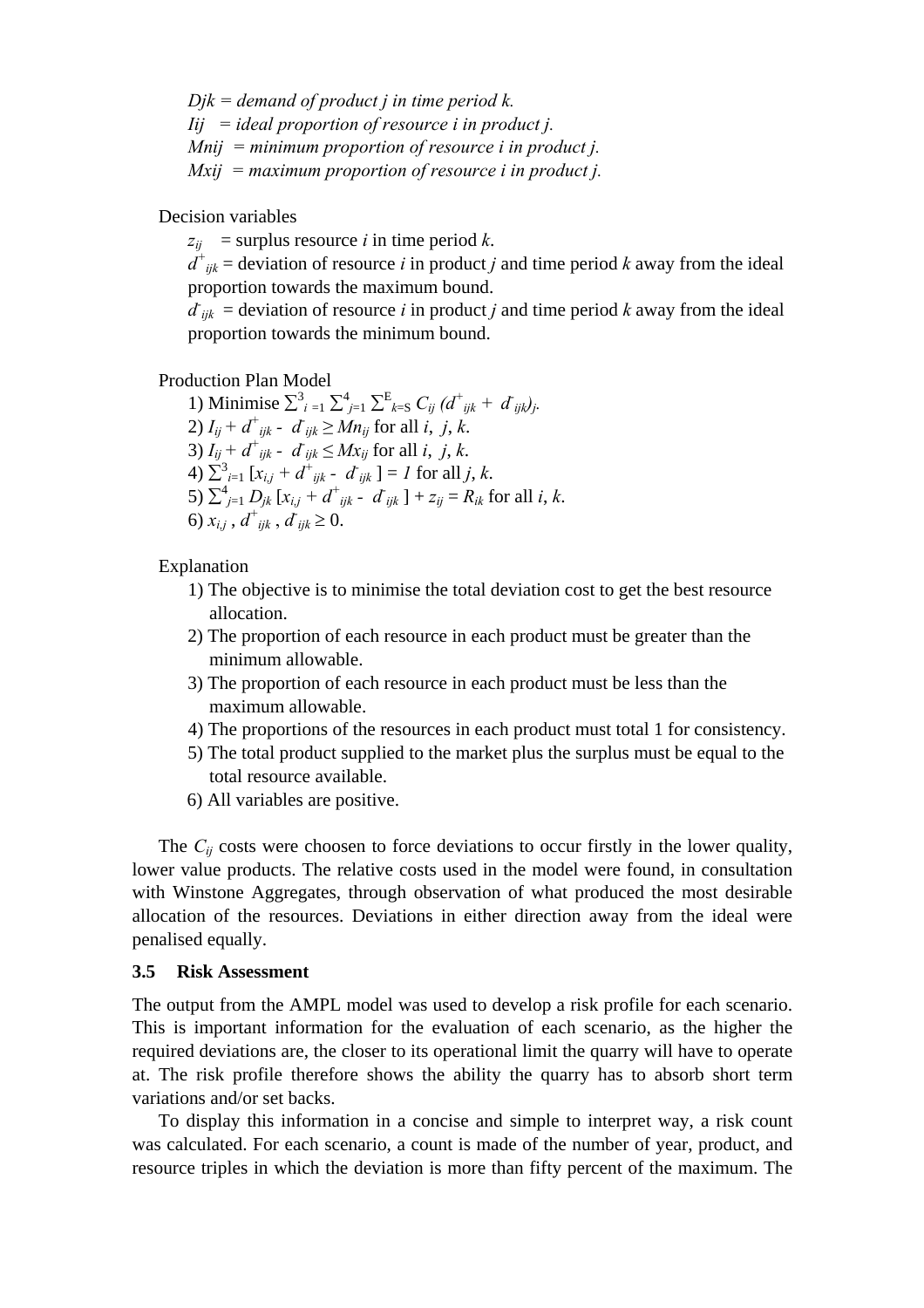size of this count between different resource scenarios represents the relative risk difference between each scenario.

The standard and average deviations for each product resource pair are also calculated and displayed as a percentage of the allowable deviations. This information can be used for further investigation into the risk associated with each scenario.



**Scenario Comparison**

**Figure 3.1:** Results summary chart produced automatically by the model. The NPV values are blacked out for commercial confidentiality.

## **4 Implementation**

A key issue that I identified early on in this project was the need to make the model very simple to use. For a tool such as this to have lasting usefulness it must be possible for any person with a reasonable understanding of the quarrying process to be able to set up the model and evaluate the results. To achieve this, two issues needed addressing:

- The interface needed to be simple and easy to navigate.
- The interface needed to be simple and not time consuming to set up.

To achieve both these goals I choose to use an Excel workbook and based its layout on spreadsheets provided to me by Winstone Aggregates. I split the workbook into six input sheets, one corresponding to each of the physical components of the problem (§2), and one results sheet and a results chart. At Winstone Aggregates' request, I also highlighted in a consistent colour all cells where the user is required to input data. This significantly increased the ease of use.

# **5 Model Validation**

The purpose of developing this model was to provide Winstone Aggregates with a tool which they could use in an ongoing manner to continually undertake long term planning for the Hunua Quarry. To validate the model I formulated five resource forecasts, each based on different development options. I formulated these in such a way that the correct NPV ranking was obvious and I used all the demand, price, cost and capital data provided to me by Winstone Aggregates. Each forecast runs the Hunua Pit resource down at a different rate and opens the Symonds Hill Pit at a different time and at a different quarrying rate.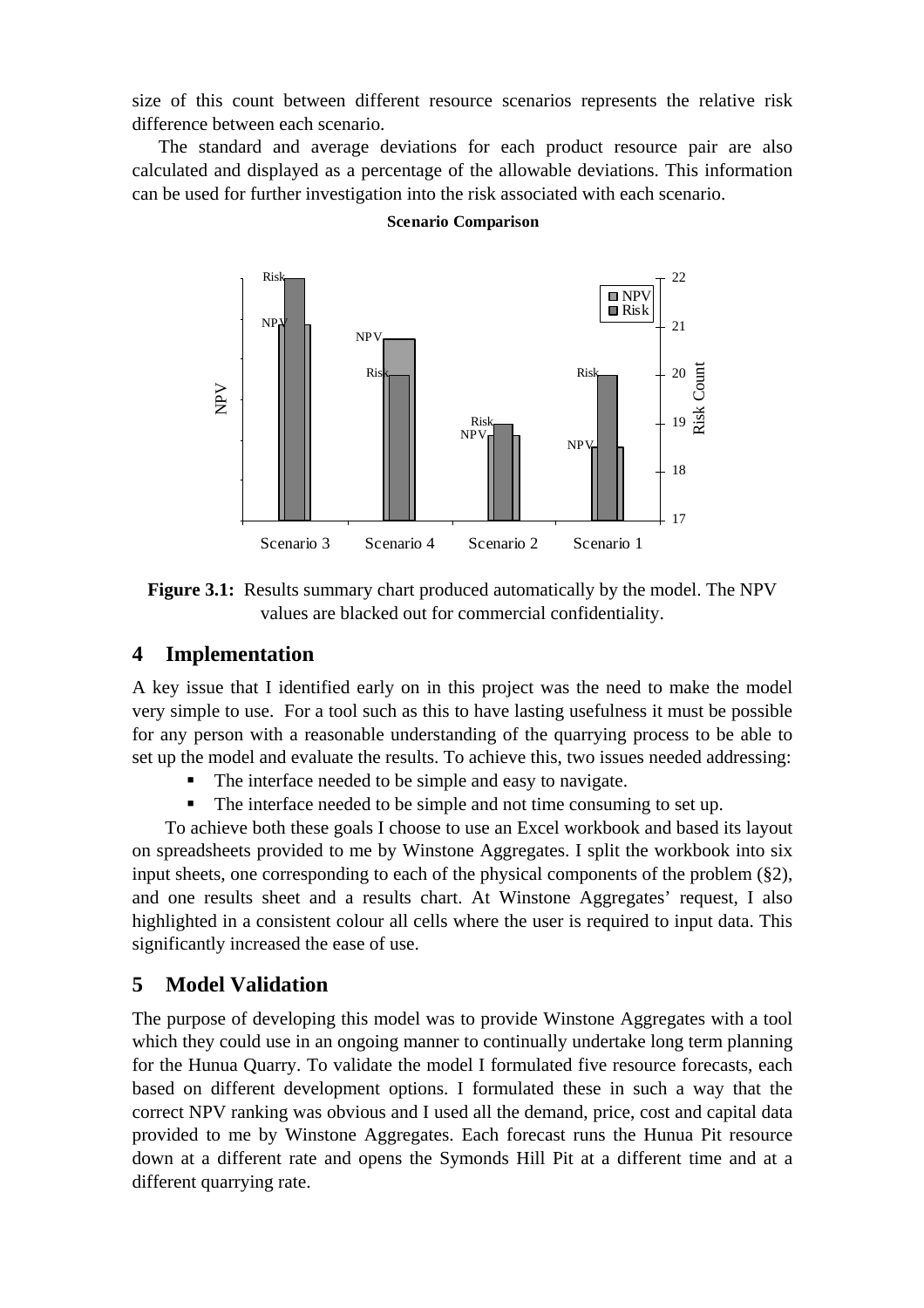When the model was solved using the test resource data sets, the results produced were as expected. This validated the accuracy of the model.

 A summary of the results with the NPV expressed as percentage of scenario 1 is presented below in Table 5.1. Because of the scale of the quarry operation, small percentage increases represent significant increases in value.

| <b>Scenario</b><br><b>Name</b> | <b>Symonds Hill</b><br><b>Open Year</b> | <b>NPV</b> | <b>Risk Count</b> | <b>Rank</b> |
|--------------------------------|-----------------------------------------|------------|-------------------|-------------|
| Scenario 1                     | 2009                                    | 100.00%    | 20                | 4           |
| Scenario 2                     | 2010                                    | 100.17%    | 19                | 3           |
| Scenario 3                     | 2011                                    | 101.78%    | 22                |             |
| Scenario 4                     | 2011                                    | 101.58%    | 18                | 2           |
| Scenario 5                     | 2012                                    |            | No                |             |

**Table 5.1:** Validation results.

## **6 Conclusions**

A strategic model was developed for Winstone Aggregates to model the long term performance of the Hunua Quarry. The model provides an accurate representation of both the physical quarrying operations and the capital commitments required for this operation and in doing this, it provides Winstone Aggregates with detailed information on the long term performance of the Quarry.

The model gives Winstone Aggregates a flexible, easy to use tool, with which they can investigate both of the key issues raised by them, namely:

- When should Symonds Hill Pit be opened and at what rate should quarrying begin.
- How will the quarry respond to future demand variations, and when should any mitigating actions begin.

To address these issues it investigates any required number of different quarrying scenarios and provides the following information for each one:

- The NPV of the quarry
- The required deviations from ideal resource proportions for each product and a risk profile derived from these deviations

To ensure the accuracy and flexibility of the model, all parameter information is controlled by Winstone Aggregates and can be changed by them at any point in time. This ensures the model is of continuing use.

Winstone Aggregates have implemented the model and have begun using as an integral part of their long term planning.

#### **6.1 Limitations**

The model was developed for use as a Strategic Production Plan Model and is intended for the long term planning of the Quarry development. It is not intended to be used for short or intermediate term planning.

The model has been highly aggregated into just four product groupings and necessary approximations were made. These simplification steps are necessary for the development of a long term model as they focus attention towards the important long term decisions, however, it is important that this is understood and that the model does